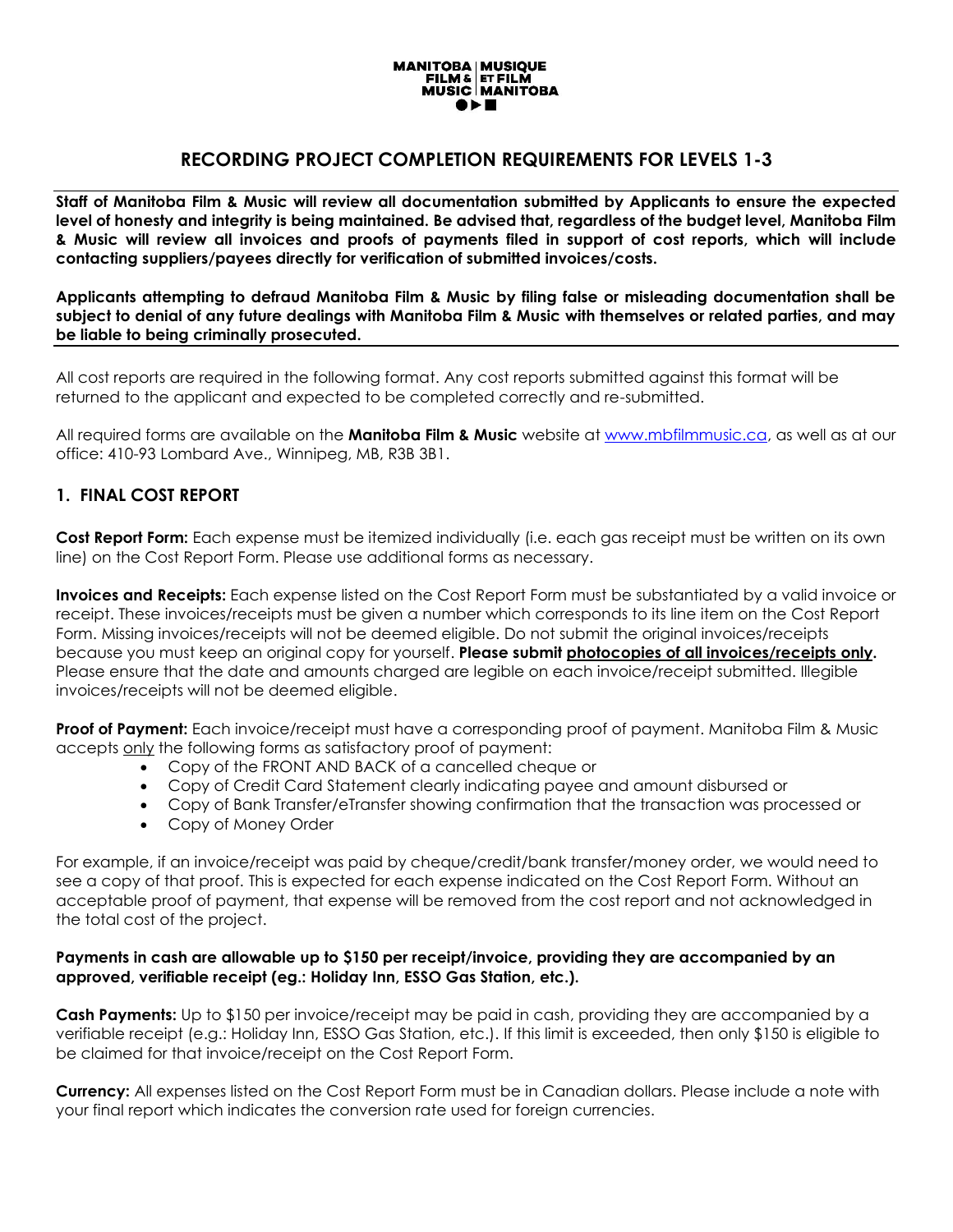**Administrative Fee**: Manitoba Film & Music will recognize up to a maximum of 15% of the final accepted total costs of the project, or \$1500, whichever is lower, as the administrative fee.

**Donated Services:** Donated services made towards the project must be listed separately on the Cost Report Form. These services must have corresponding invoices to account for the amount of the investment made, as well as an indication on the invoice that the service was donated. Invoices for donated services must be signed and dated by the service provider. Donated services may not exceed 25% of the total final expenses after the administrative fee is calculated.

**Artist Fees and Per Diems**: These expenses are considered an allowance, and may be submitted for cost reporting purposes on a single invoice per musician (see: Artist Services Invoice). Artist fees and per diems may be paid in cash, and are exempt from the cash payment limit of \$150 per invoice. Invoices must be signed by each individual person claiming the per diems and artist fee. Allowable per diem, and paid or donated artist fee rates are as follows:

Per Diem: \$45 per artist, per day with valid receipt signed by the recipient Artist Fees allowable as paid, donated services, or a combination of the two: \$300\* per artist, per day in the studio.

Manitoba Film & Music will permit an applicant to pay Artist Fees at higher rates but will only allow the maximum of \$300 per day to be claimed as an eligible artist services day rate expense.

**In-house Costs:** In-house costs are not accepted as eligible expenses. Examples of in-house costs may include doing your own graphic design, self-management fees, self-booking fees, etc.

**Final Total Expenses:** The final total of the entire project is established by combining the amounts of all eligible expenses after GST/HST has been deducted, plus the administrative fee, plus donated services (if any).

# **2. EMPLOYMENT REPORT**

One completed **Employment Report form** is required to be submitted as part of the completion requirements. All Manitoba-based individuals directly involved in the production of the project must be listed as well as their Position, Gender, Indigenous and Francophone status, and the estimated number of days they worked on the project. This includes the applicant and permanent members of the group. This information is strictly for our own statistical purposes.

# **3. COPIES OF THE COMPLETED PROJECT**

Digital mp3 copies will not be accepted. Manitoba Film & Music reserves the right to request up to 50 CDs of any funded project.

**a)** In the case of Level 1 Demo projects, two CD copies with WAV files of the finished recordings must accompany the final report.

**b)** In the case of Level 1 Commercial Release projects, 15 CD copies of the finished recordings must accompany the final report, unless it is a digital-only release, in which case, two CD copies with WAV files are required.

**c)** In the case of Level 2 and Level 3 projects, 15 copies of the finished CDs must accompany the final report.

# **4. MANITOBA FILM & MUSIC CREDIT**

The Manitoba Film & Music logo must appear on all copies of the project, as well as the language, "Produced with the financial participation of Manitoba Film & Music". Please email music@mbfilmmusic.ca for a copy of the logo.

# **5. CHANGES TO ANY DOCUMENTATION PROVIDED AT CONTRACT STAGE**

This includes a written explanation for personnel changes, and discrepancies between the budget and final expense amounts.

# **6. VERIFICATION OF FACTOR/OTHER FUNDING**

The letter(s)/email(s) from other funding agencies showing the approved amount awarded to the project. Manitoba Film & Music's contribution combined with all other funding sources cannot exceed 100% of the final expenses.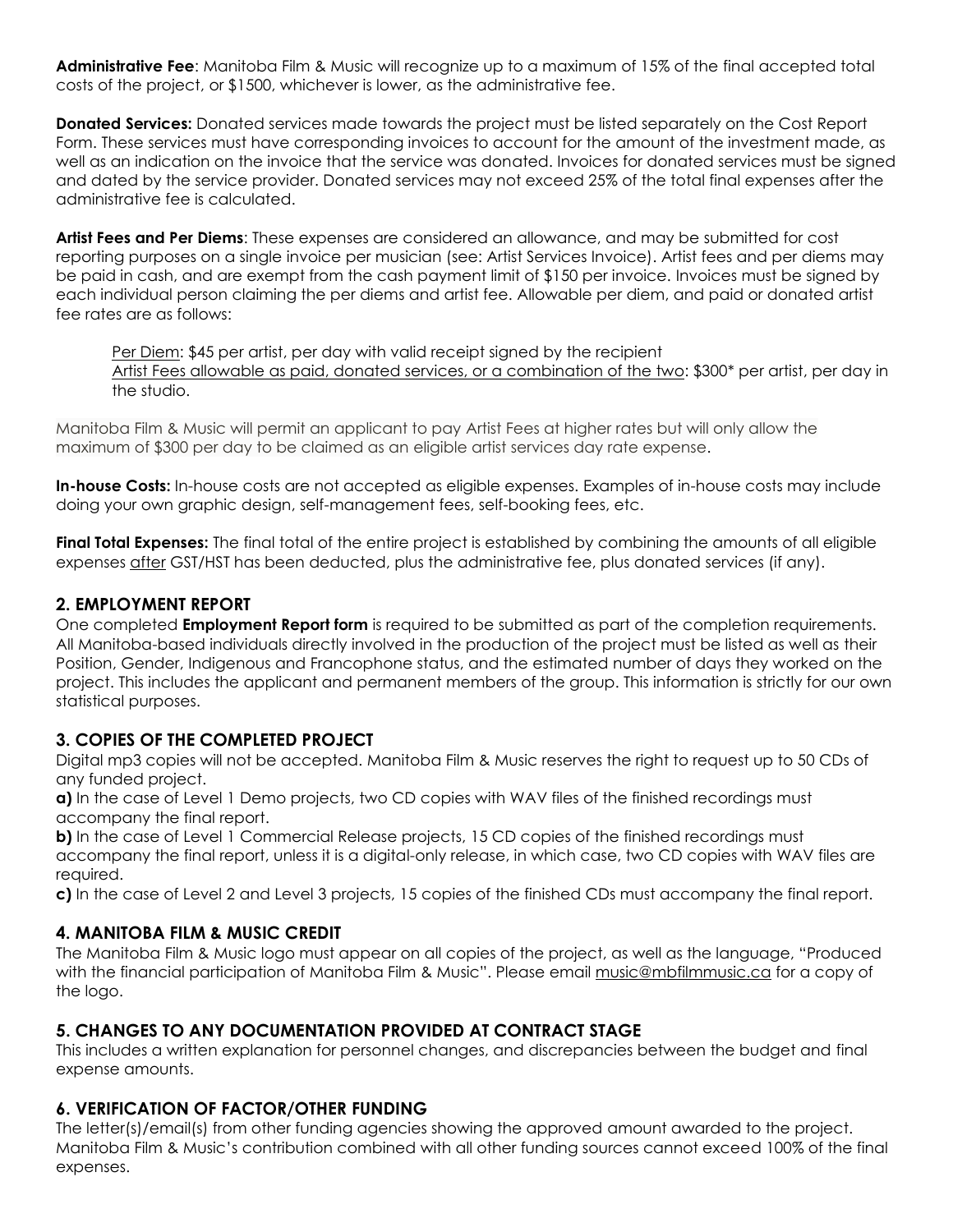# **7. PROJECT PROMOTIONAL/PUBLICITY MATERIAL WITH MANITOBA FILM & MUSIC LOGO**

Please include one complete copy of the promotional material. This may include a poster, website screenshots, handbills, etc.

\_\_\_\_\_\_\_\_\_\_\_\_\_\_\_\_\_\_\_\_\_\_\_\_\_\_\_\_\_\_\_\_\_\_\_\_\_\_\_\_\_\_\_\_\_\_\_\_\_\_\_\_\_\_\_\_\_\_\_\_\_\_\_\_\_\_\_\_\_\_\_\_\_\_\_\_\_\_\_\_\_\_\_\_\_\_\_\_\_\_\_\_\_\_\_\_\_\_\_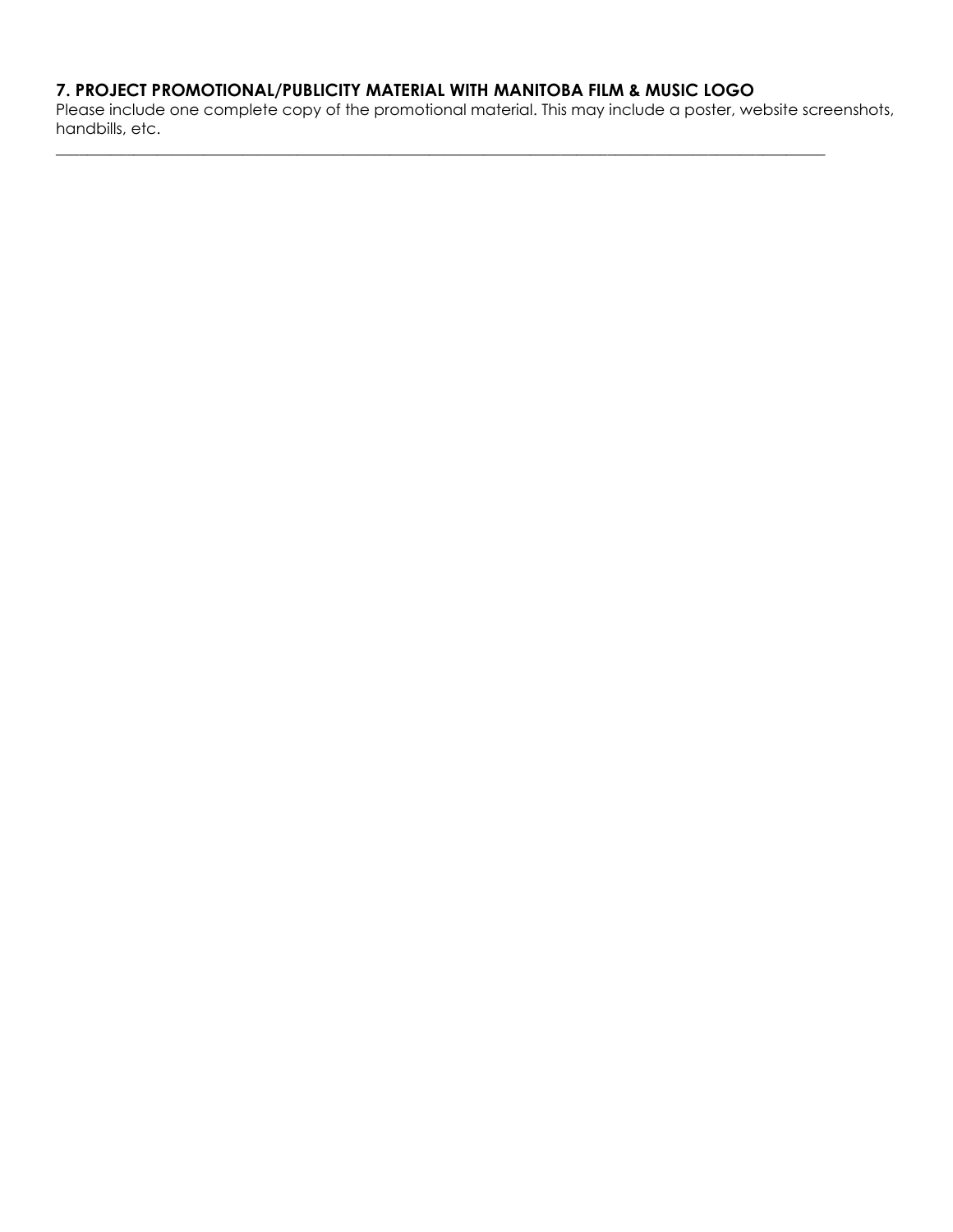| <b>MANITOBA   MUSIQUE</b>               | Contract #: | 410-93 Lombard Ave         | IMPORTANT: KEEP A COPY OF ALL FORMS AND |
|-----------------------------------------|-------------|----------------------------|-----------------------------------------|
| FILM & ET FILM<br><b>MUSIC MANITOBA</b> | Contact:    | Winnipeg, Manitoba R3B 3B1 | <b>RECEIPTS FOR YOUR RECORDS.</b>       |
| $\bullet\,\vdash\,\blacksquare$         | Phone:      | P: (204) 947.2040          |                                         |
|                                         | Email:      | www.mbfilmmusic.ca         |                                         |
| Cost Report Form                        | Date:       | music@mbfilmmusic.ca       |                                         |

| All corresponding invoices/receipts with their acceptable proof of payment must be attached.                                                                             |              |                                                                                                                  |                                        | FOR OFFICE USE ONLY                  |                           |                                                                         |                |
|--------------------------------------------------------------------------------------------------------------------------------------------------------------------------|--------------|------------------------------------------------------------------------------------------------------------------|----------------------------------------|--------------------------------------|---------------------------|-------------------------------------------------------------------------|----------------|
| <b>RECEIPT</b><br>NO.                                                                                                                                                    | <b>PAYEE</b> |                                                                                                                  | <b>DESCRIPTION OF SERVICE PROVIDED</b> | <b>PAID AMOUNT</b><br>(LESS GST/HST) | <b>DONATED</b><br>AMOUNT* | <b>ADMIN</b>                                                            | <b>MANAGER</b> |
|                                                                                                                                                                          |              |                                                                                                                  |                                        |                                      |                           |                                                                         |                |
|                                                                                                                                                                          |              |                                                                                                                  |                                        |                                      |                           |                                                                         |                |
|                                                                                                                                                                          |              |                                                                                                                  |                                        |                                      |                           |                                                                         |                |
|                                                                                                                                                                          |              |                                                                                                                  |                                        |                                      |                           |                                                                         |                |
|                                                                                                                                                                          |              |                                                                                                                  |                                        |                                      |                           |                                                                         |                |
|                                                                                                                                                                          |              |                                                                                                                  |                                        |                                      |                           |                                                                         |                |
|                                                                                                                                                                          |              |                                                                                                                  |                                        |                                      |                           |                                                                         |                |
|                                                                                                                                                                          |              |                                                                                                                  |                                        |                                      |                           |                                                                         |                |
|                                                                                                                                                                          |              |                                                                                                                  |                                        |                                      |                           |                                                                         |                |
|                                                                                                                                                                          |              |                                                                                                                  |                                        |                                      |                           |                                                                         |                |
|                                                                                                                                                                          |              |                                                                                                                  |                                        |                                      |                           |                                                                         |                |
|                                                                                                                                                                          |              |                                                                                                                  |                                        |                                      |                           |                                                                         |                |
|                                                                                                                                                                          |              |                                                                                                                  |                                        |                                      |                           |                                                                         |                |
|                                                                                                                                                                          |              |                                                                                                                  |                                        |                                      |                           |                                                                         |                |
|                                                                                                                                                                          |              |                                                                                                                  |                                        |                                      |                           |                                                                         |                |
|                                                                                                                                                                          |              |                                                                                                                  |                                        |                                      |                           |                                                                         |                |
|                                                                                                                                                                          |              |                                                                                                                  |                                        |                                      |                           |                                                                         |                |
|                                                                                                                                                                          |              |                                                                                                                  |                                        |                                      |                           |                                                                         |                |
| I confirm that all information is verified true and correct. As<br>the applicant I hereby authorize MANITOBA FILM & MUSIC to<br>verify any of the costs reported herein. |              | A. TOTAL THIS PAGE/ALL PAGES:                                                                                    |                                        |                                      |                           |                                                                         |                |
|                                                                                                                                                                          |              | B. ADMIN FEE (A. x 15%:\$1500 max.)                                                                              |                                        |                                      |                           |                                                                         |                |
|                                                                                                                                                                          |              |                                                                                                                  | $C.$ TOTAL $A + B$                     |                                      |                           | *All donated services must be accompanied by an invoice/receipt. Do not |                |
| <b>Applicant Signature:</b>                                                                                                                                              |              | include the donated amount from the invoice/receipt in the "Paid Amount"<br>D. DONATED SERVICES (max. 25% of C)* |                                        |                                      |                           |                                                                         |                |
|                                                                                                                                                                          |              |                                                                                                                  | FINAL TOTAL $(A. + B. + D.)$           |                                      | column.                   |                                                                         |                |

**Print Name:\_\_\_\_\_\_\_\_\_\_\_\_\_\_\_\_\_\_\_\_\_\_\_\_\_\_\_\_\_\_\_\_\_\_\_\_\_\_\_\_\_\_\_\_**

| Artist Signature: |  |
|-------------------|--|
|                   |  |

**Print Name:\_\_\_\_\_\_\_\_\_\_\_\_\_\_\_\_\_\_\_\_\_\_\_\_\_\_\_\_\_\_\_\_\_\_\_\_\_\_\_\_\_\_\_\_**

NOTE: MANITOBA FILM & MUSIC RESERVES THE RIGHT TO PERFORM A RANDOM TEST OF INVOICES AND CANCELED CHEQUES, REGARDLESS OF BUDGET LEVEL. THIS SHALL INCLUDE CONTACTING SUPPLIERS AND/OR PAYEES FOR **VERIFICATION OF SERVICES.**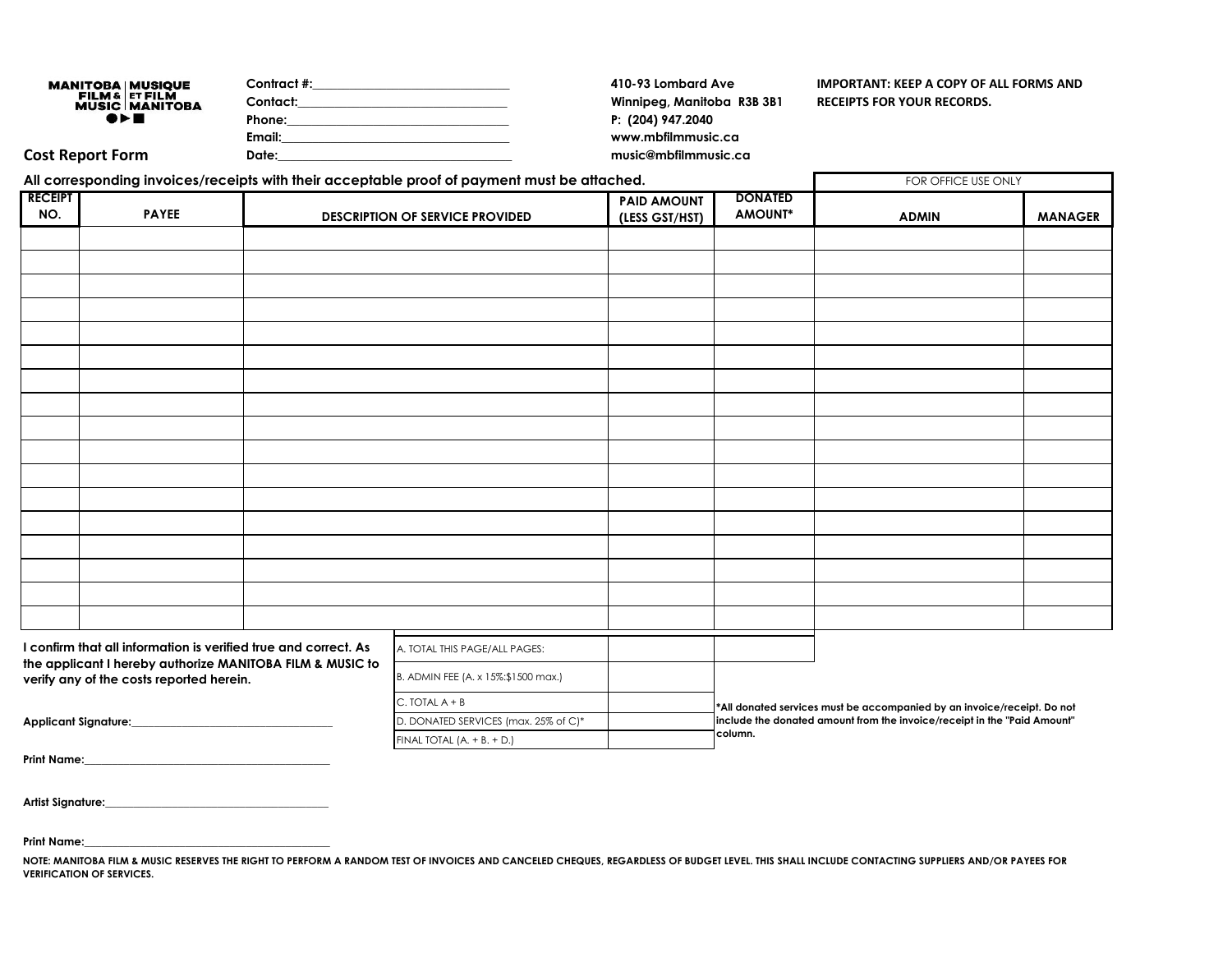# **SOUND EMPLOYMENT REPORT**

For this program, Manitoba Film & Music requests that you indicate your gender, cultural origin and language of communication below. Manitoba Film & Music uses this information internally for program planning, evaluation and policy development. This information will not be used to assess your application.

Completing this information is entirely voluntary. It will help Manitoba Film & Music identify whether its programs are reaching a diverse and wide range of clients as intended.

|--|

**CONTRACT #:**

**APPLICANT:**

**EMPLOYMENT REPORT FOR THE PERIOD OF** \_\_\_\_\_\_\_\_\_\_\_\_\_\_\_\_\_\_\_\_ **TO** \_\_\_\_\_\_\_\_\_\_\_\_\_\_\_\_\_\_\_\_\_\_\_

**410-93 Lombard Ave Winnipeg, Manitoba R3B 3B1 P: (204) 947.2040 F: (204) 956.5261 E: music@mbfilmmusic.ca www.mbfilmmusic.ca**



#### **DATE: ALL INFORMATION VERIFIED TRUE AND CORRECT:**

(APPLICANT SIGNATURE)

| <b>NAME OF MANITOBA RESIDENT</b> | <b>POSITION</b> | <b>GENDER</b> | <b>FIRST NATION, METIS, OR</b><br><b>INUIT DESCENT (Y/N)</b> | FRANCOPHONE (Y/N) CULTURAL MINORITY (Y/N) | # of Days of<br>Employment |
|----------------------------------|-----------------|---------------|--------------------------------------------------------------|-------------------------------------------|----------------------------|
|                                  |                 |               |                                                              |                                           |                            |
|                                  |                 |               |                                                              |                                           |                            |
|                                  |                 |               |                                                              |                                           |                            |
|                                  |                 |               |                                                              |                                           |                            |
|                                  |                 |               |                                                              |                                           |                            |
|                                  |                 |               |                                                              |                                           |                            |
|                                  |                 |               |                                                              |                                           |                            |
|                                  |                 |               |                                                              |                                           |                            |
|                                  |                 |               |                                                              |                                           |                            |
|                                  |                 |               |                                                              |                                           |                            |
|                                  |                 |               |                                                              |                                           |                            |
|                                  |                 |               |                                                              |                                           |                            |
|                                  |                 |               |                                                              |                                           |                            |
|                                  |                 |               |                                                              |                                           |                            |
| <b>TOTALS:</b>                   |                 |               |                                                              |                                           |                            |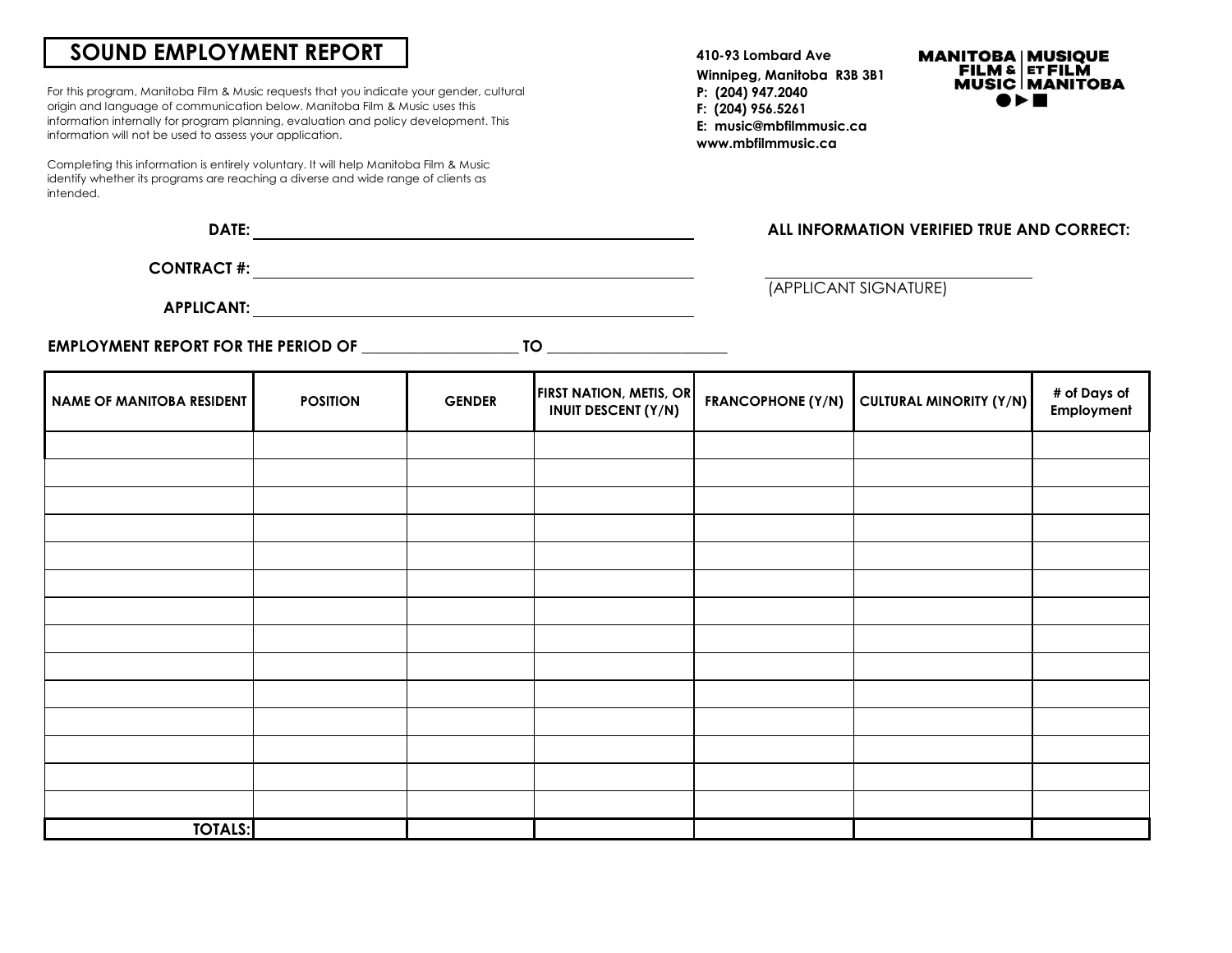

# **ARTIST SERVICES INVOICE**

**Each musician claiming artist fees and per diems must complete their own invoice.**

# **APPLICANT'S INFORMATION**

| Applicant Signature:                    |                |                                                                                                                                                                                                                                                                                                                                                                                                                                                               |  |  |
|-----------------------------------------|----------------|---------------------------------------------------------------------------------------------------------------------------------------------------------------------------------------------------------------------------------------------------------------------------------------------------------------------------------------------------------------------------------------------------------------------------------------------------------------|--|--|
| SUPPLIER'S/HIRED MUSICIAN'S INFORMATION |                |                                                                                                                                                                                                                                                                                                                                                                                                                                                               |  |  |
|                                         |                | Name: Name:                                                                                                                                                                                                                                                                                                                                                                                                                                                   |  |  |
|                                         |                |                                                                                                                                                                                                                                                                                                                                                                                                                                                               |  |  |
|                                         |                |                                                                                                                                                                                                                                                                                                                                                                                                                                                               |  |  |
|                                         |                |                                                                                                                                                                                                                                                                                                                                                                                                                                                               |  |  |
|                                         |                |                                                                                                                                                                                                                                                                                                                                                                                                                                                               |  |  |
| <b>ARTIST FEES</b>                      |                | (May be paid, donated, or a combination of both. For applications approved prior to April 1,<br>2020, the Artist Fee is limited to \$150 per person, per concert/studio day. For applications approved after April 1, 2020,<br>the limit is \$300 per person, per concert/studio day. NOTE: Festival appearances count as 1 concert, regardless of number<br>of performances. Artists can only claim 1 studio day, regardless of how many sessions occurred.) |  |  |
| Rate: $\frac{1}{2}$                     | Concert $\Box$ | Studio Day $\Box$                                                                                                                                                                                                                                                                                                                                                                                                                                             |  |  |
|                                         |                |                                                                                                                                                                                                                                                                                                                                                                                                                                                               |  |  |
|                                         |                |                                                                                                                                                                                                                                                                                                                                                                                                                                                               |  |  |
| Paid by: Cash $\Box$                    |                | Cheque $\Box$ Other $\Box$ (specify)                                                                                                                                                                                                                                                                                                                                                                                                                          |  |  |
| \$100)                                  |                | PER DIEMS (Cannot be donated. Limit per person, per day: Canada: \$45 / USA: \$60 / International:                                                                                                                                                                                                                                                                                                                                                            |  |  |
|                                         |                |                                                                                                                                                                                                                                                                                                                                                                                                                                                               |  |  |
|                                         |                |                                                                                                                                                                                                                                                                                                                                                                                                                                                               |  |  |
|                                         |                | I certify that the information provided in this form is true and correct.                                                                                                                                                                                                                                                                                                                                                                                     |  |  |
|                                         |                |                                                                                                                                                                                                                                                                                                                                                                                                                                                               |  |  |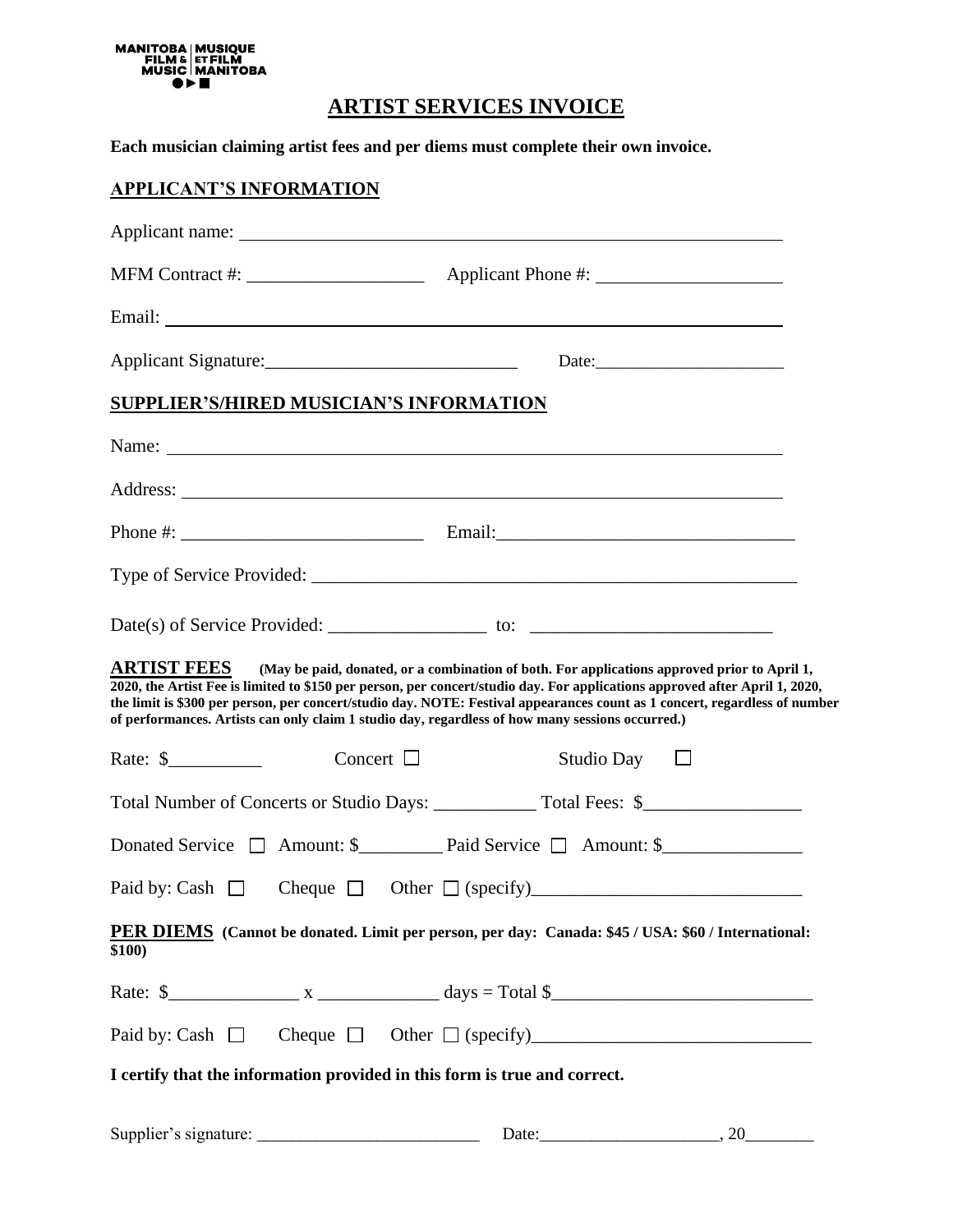#### **Disco Upload Information:**

Disco is a music library in which Manitoba Film & Music is storing funded recordings. It is a requirement that your completed recording be uploaded to the service. Please follow the steps below.

Manitoba Film & Music Sync Library Intake Process:

- 1. Please fill out the follow page with your album's metadata (it is very important that all fields are complete) and email it, along with the album lyrics and cover art, to [music@mbfilmmusic.ca.](mailto:music@mbfilmmusic.ca)
- 2. Drop in your latest Manitoba Film & Music-funded recording, along with instrumental versions of the songs (if you have them), at the link below. The preferred file type is AIFF (it usually contains most metadata) but Disco also accepts WAV and MP3. [Manitoba Film & Music Sync Library music intake portal](https://s.disco.ac/iviofbeatkfb)

We will let you know when we have received the tracks, the form, album artwork, and lyrics, and if anything further is required.

Please note that this library will be used to present your music to our funders, and to local film and TV productions.

Manitoba Film & Music will not be representing your music in any negotiation and is only presenting your music to productions for potential inclusion in their soundtracks. Music supervisors like to have access to instrumental-only mixes of the songs, so we recommend that you have those available, as well. If you have them ready to go, please add them to the Disco link provided.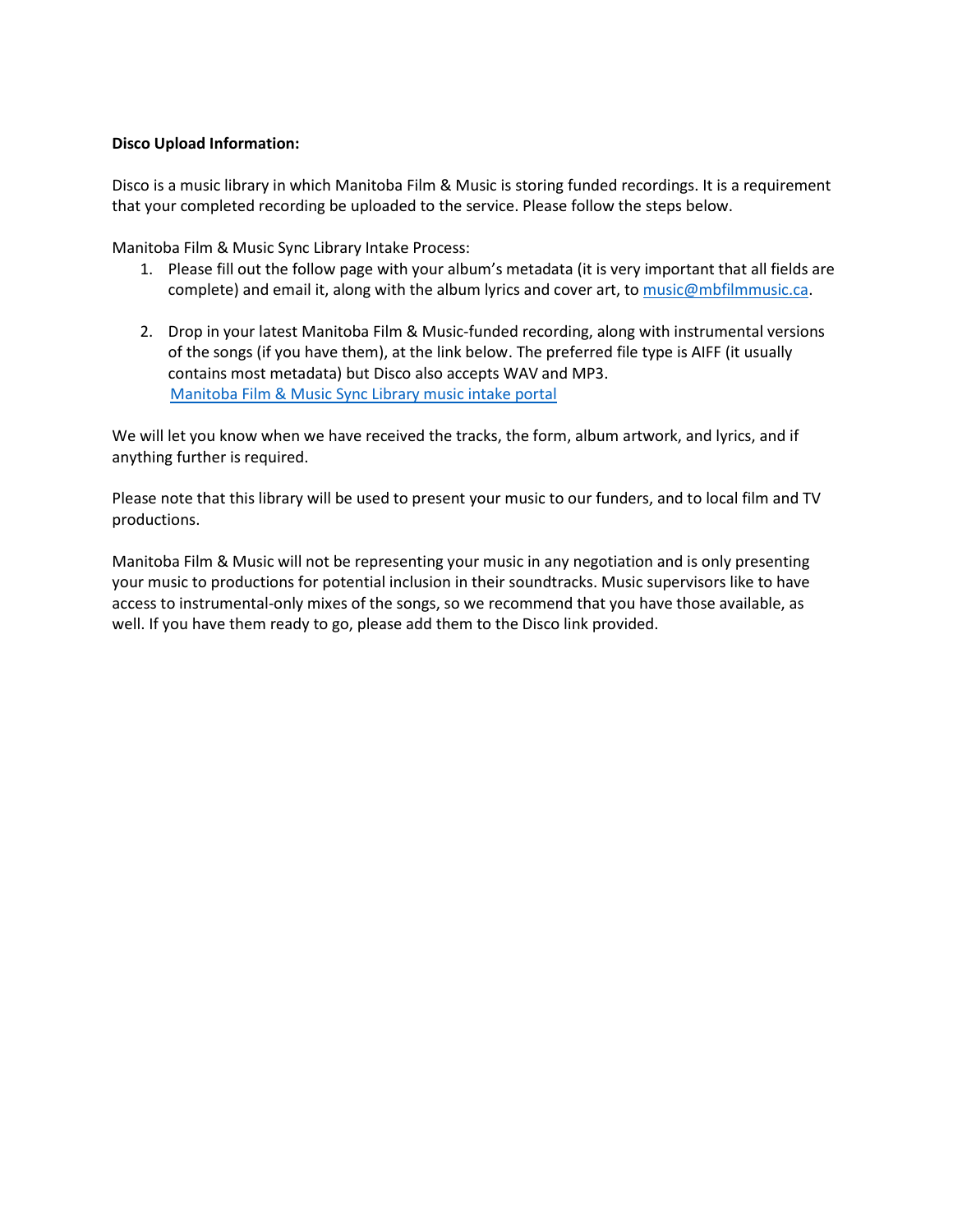#### **Disco Metadata Form**

Please fill out this form to complete the metadata required for Manitoba Film & Music's Disco Library. Please submit lyric sheets and the album cover art separately.

Artist Name:

Album Title:

Release Date:

Genre:

Recording Ownership (label or self release). Please include contact info for owner if you are not owner:

Publisher and PRO (example: SOCAN):

Tracklisting (Please copy & paste the headings if you need additional track sections):

#### **1) Song Title:**

Songwriter(s) w/ Splits:

Composer(s):

Tags (lyric themes, instruments, genre, mood/feel, tempo):

BPM:

ISRC:

#### **2) Song Title:**

Songwriter(s) w/ Splits:

Composer(s):

Tags (lyric themes, instruments, genre, mood/feel, tempo):

BPM: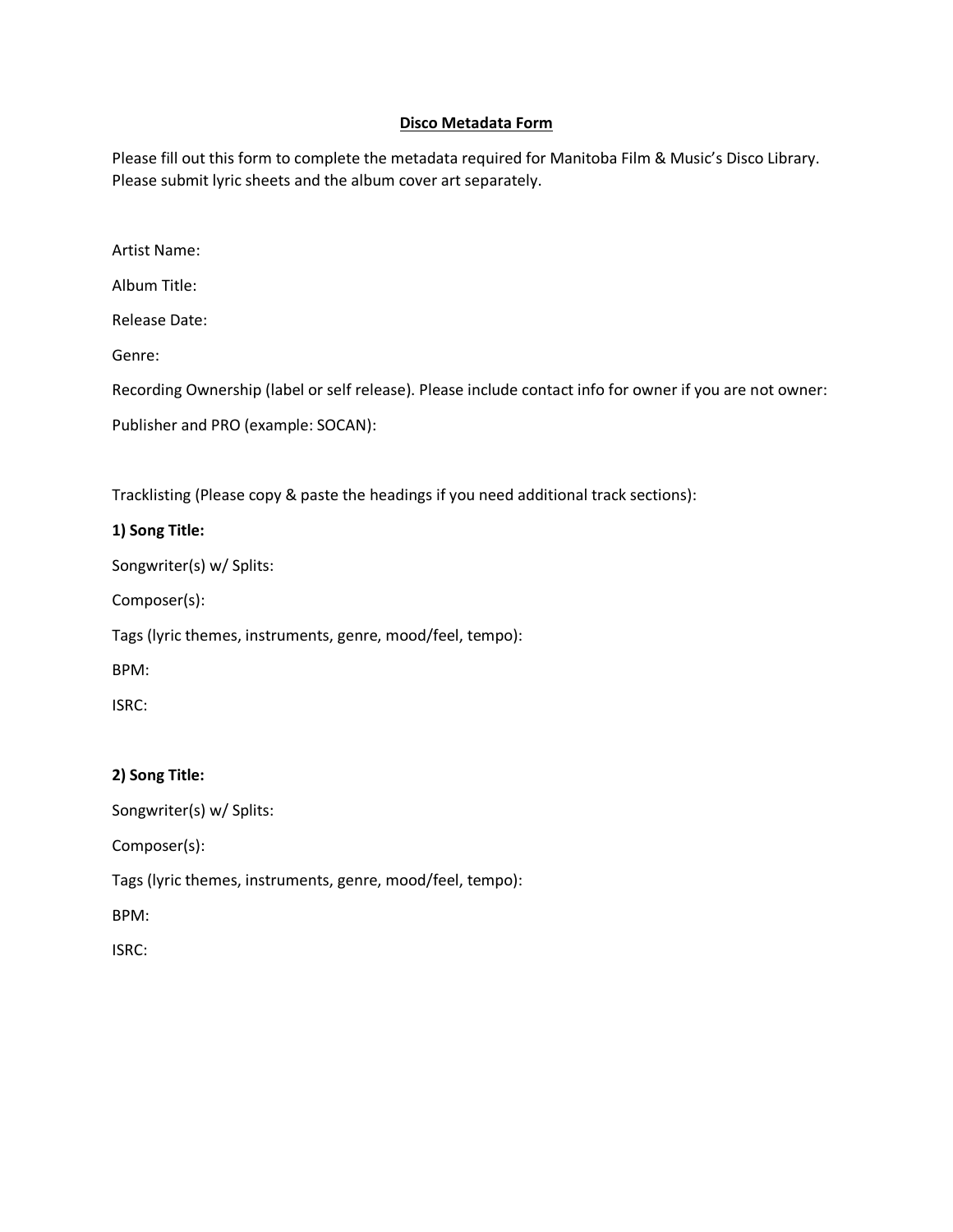Songwriter(s) w/ Splits:

Composer(s):

Tags (lyric themes, instruments, genre, mood/feel, tempo):

BPM:

ISRC:

#### **4) Song Title:**

Songwriter(s) w/ Splits:

Composer(s):

Tags (lyric themes, instruments, genre, mood/feel, tempo):

BPM:

ISRC:

#### **5) Song Title:**

Songwriter(s) w/ Splits:

Composer(s):

Tags (lyric themes, instruments, genre, mood/feel, tempo):

BPM:

ISRC:

#### **6) Song Title**:

Songwriter(s) w/ Splits:

Composer(s):

Tags (lyric themes, instruments, genre, mood/feel, tempo):

BPM: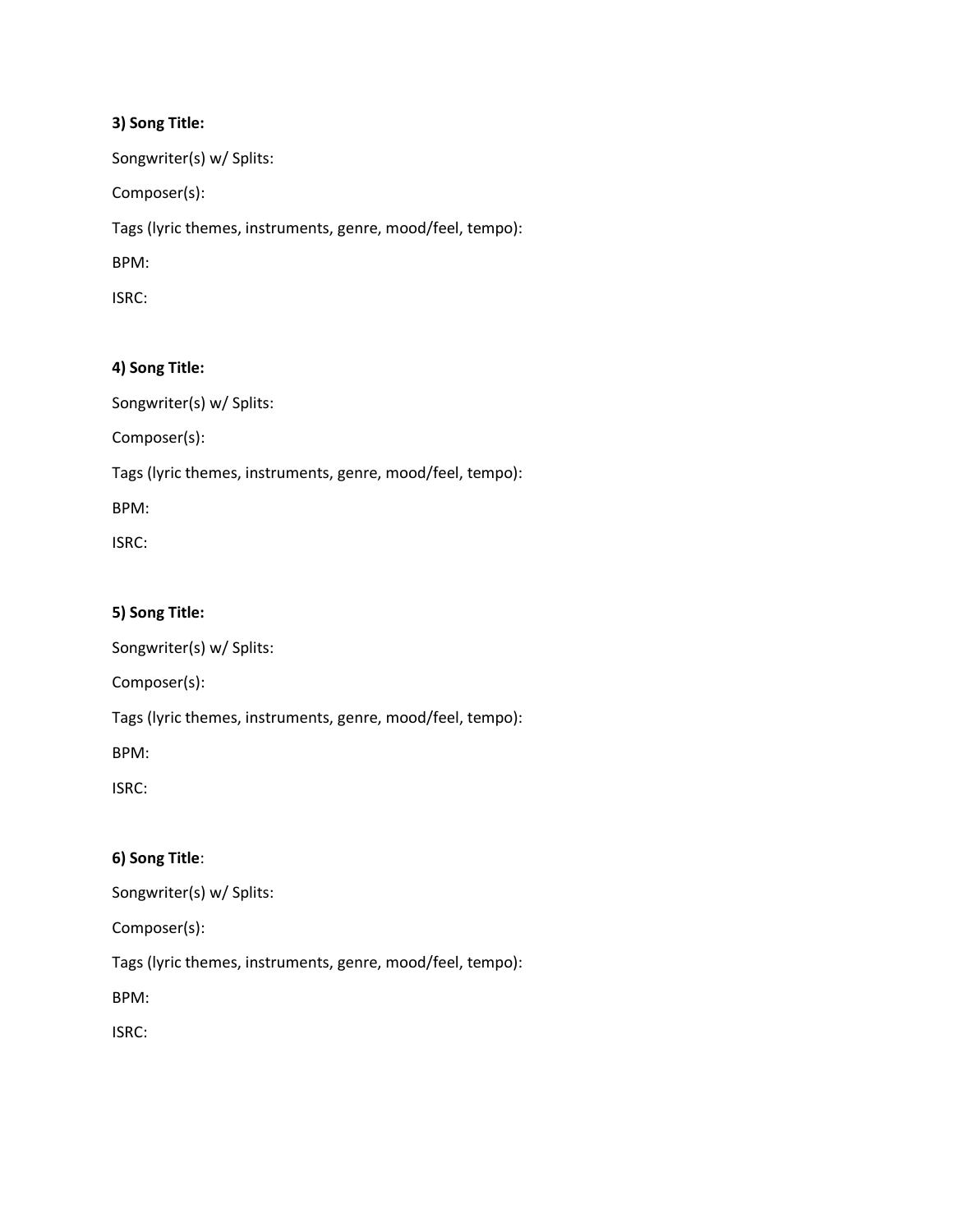Songwriter(s) w/ Splits:

Composer(s):

Tags (lyric themes, instruments, genre, mood/feel, tempo):

BPM:

ISRC:

### **8) Song Title**:

Songwriter(s) w/ Splits:

Composer(s):

Tags (lyric themes, instruments, genre, mood/feel, tempo):

BPM:

ISRC:

#### **9) Song Title:**

Songwriter(s) w/ Splits:

Composer(s):

Tags (lyric themes, instruments, genre, mood/feel, tempo):

BPM:

ISRC:

# **10) Song Title:**

Songwriter(s) w/ Splits:

Composer(s):

Tags (lyric themes, instruments, genre, mood/feel, tempo):

BPM: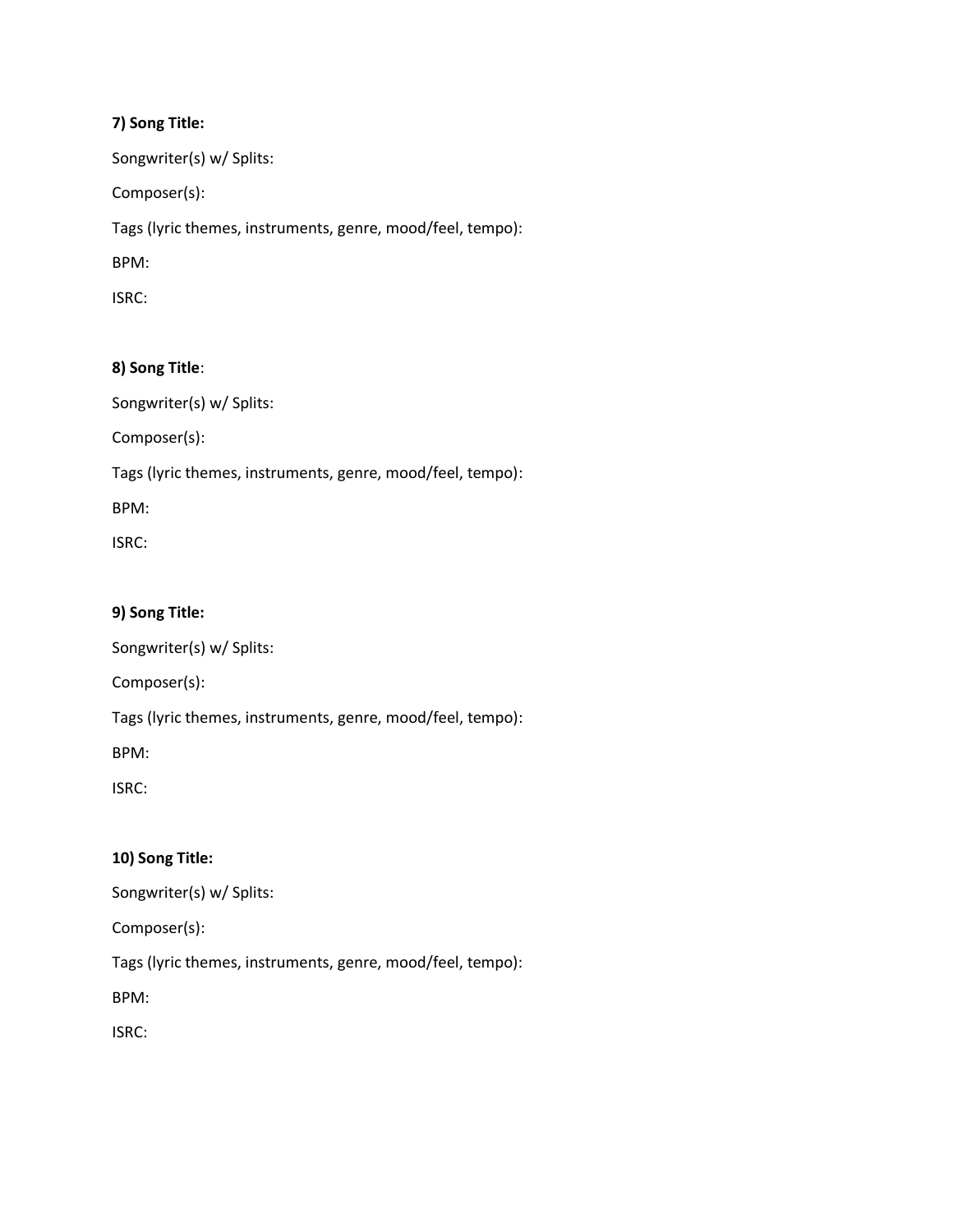Songwriter(s) w/ Splits:

Composer(s):

Tags (lyric themes, instruments, genre, mood/feel, tempo):

BPM:

ISRC:

#### **12) Song Title:**

Songwriter(s) w/ Splits:

Composer(s):

Tags (lyric themes, instruments, genre, mood/feel, tempo):

BPM:

ISRC:

#### **13) Song Title:**

Songwriter(s) w/ Splits:

Composer(s):

Tags (lyric themes, instruments, genre, mood/feel, tempo):

BPM:

ISRC:

#### **14) Song Title:**

Songwriter(s) w/ Splits:

Composer(s):

Tags (lyric themes, instruments, genre, mood/feel, tempo):

BPM: